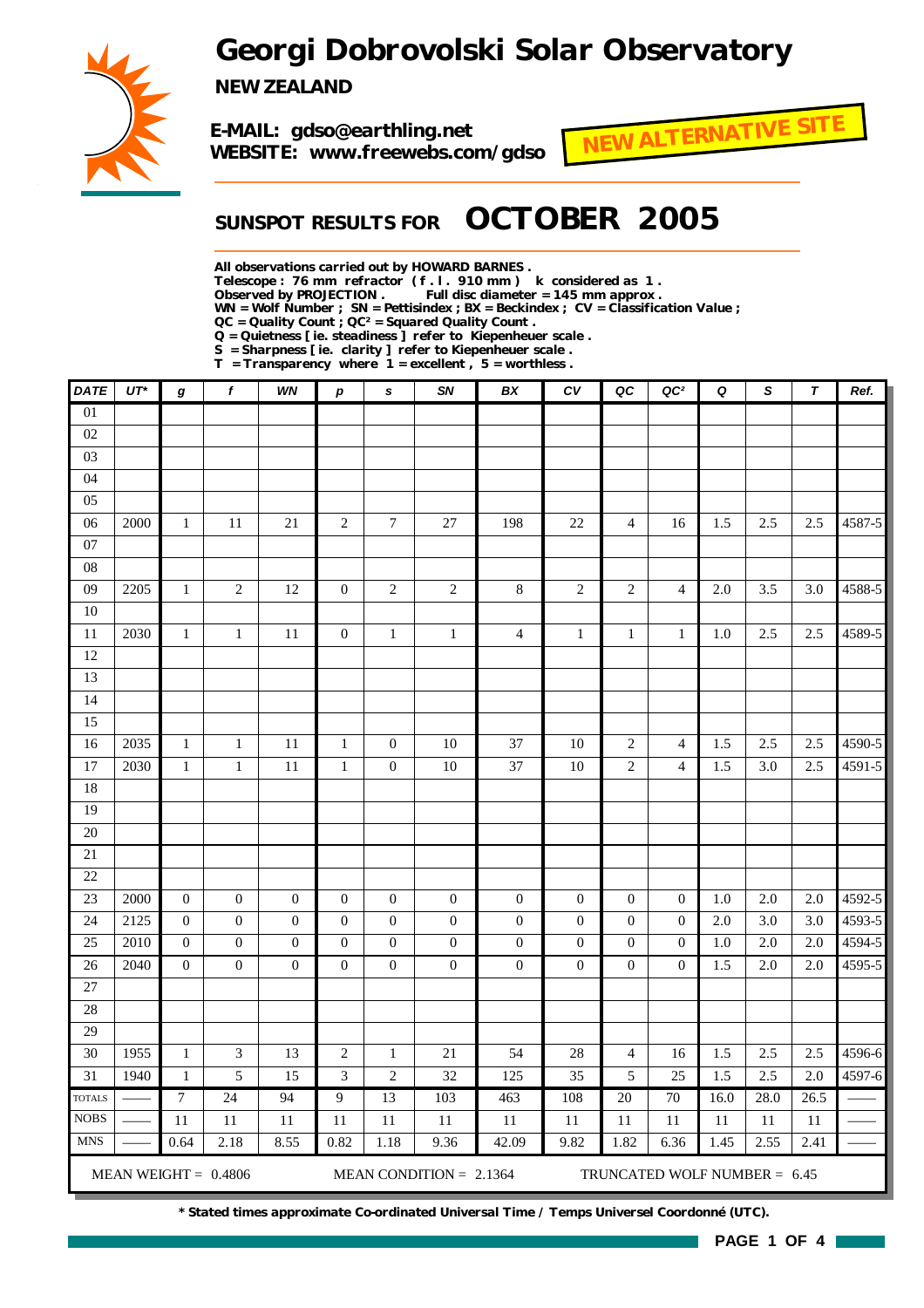*SUNSPOT DISTRIBUTION & INTER-SOL INDICES FOR*

# *OCTOBER 2005*

*All observations carried out by HOWARD BARNES .*

*Telescope : 76 mm refractor ( f . l . 910 mm ) .*

*Observed by PROJECTION . Full disc diameter = 145 mm approx . IS = Inter-Sol Index .*

*gr = number of multi-spot groups .*

*grfp = number of umbræ within penumbræ within the groups (gr) .*

*grf = number of non-penumbral spots within the groups (gr) .*

*efp = number of single penumbral spots .*

*ef = number of single non-penumbral spots .*

*Q = Quietness [ ie. steadiness ] refer to Kiepenheuer scale .*

*S = Sharpness [ ie. clarity ] refer to Kiepenheuer scale . T = Transparency where 1 = excellent , 5 = worthless .*

| <b>DATE</b>     | $\overline{UT}$ | IS               | $\bm{gr}$        | grfp             | grf              | $\operatorname{\sf efp}$ | $_{\rm ef}$      | $\pmb Q$ | $\overline{s}$   | $\overline{\tau}$ | Ref.       |
|-----------------|-----------------|------------------|------------------|------------------|------------------|--------------------------|------------------|----------|------------------|-------------------|------------|
| $01\,$          |                 |                  |                  |                  |                  |                          |                  |          |                  |                   |            |
| $02\,$          |                 |                  |                  |                  |                  |                          |                  |          |                  |                   |            |
| $03\,$          |                 |                  |                  |                  |                  |                          |                  |          |                  |                   |            |
| 04              |                 |                  |                  |                  |                  |                          |                  |          |                  |                   |            |
| 05              |                 |                  |                  |                  |                  |                          |                  |          |                  |                   |            |
| $06\,$          | 2000            | 12               | $1\,$            | $\overline{4}$   | $\boldsymbol{7}$ | $\boldsymbol{0}$         | $\boldsymbol{0}$ | 1.5      | 2.5              | 2.5               | 4587-5     |
| 07              |                 |                  |                  |                  |                  |                          |                  |          |                  |                   |            |
| ${\bf 08}$      |                 |                  |                  |                  |                  |                          |                  |          |                  |                   |            |
| $09\,$          | 2205            | $\mathfrak{Z}$   | $\,1\,$          | $\boldsymbol{0}$ | $\sqrt{2}$       | $\boldsymbol{0}$         | $\boldsymbol{0}$ | $2.0\,$  | 3.5              | 3.0               | 4588-5     |
| $10\,$          |                 |                  |                  |                  |                  |                          |                  |          |                  |                   |            |
| $\overline{11}$ | 2030            | $\overline{1}$   | $\overline{0}$   | $\boldsymbol{0}$ | $\boldsymbol{0}$ | $\boldsymbol{0}$         | $\overline{1}$   | $1.0\,$  | 2.5              | 2.5               | 4589-5     |
| 12              |                 |                  |                  |                  |                  |                          |                  |          |                  |                   |            |
| 13              |                 |                  |                  |                  |                  |                          |                  |          |                  |                   |            |
| 14              |                 |                  |                  |                  |                  |                          |                  |          |                  |                   |            |
| 15              |                 |                  |                  |                  |                  |                          |                  |          |                  |                   |            |
| 16              | 2035            | $\,1$            | $\boldsymbol{0}$ | $\boldsymbol{0}$ | $\boldsymbol{0}$ | $\,1$                    | $\boldsymbol{0}$ | 1.5      | 2.5              | 2.5               | 4590-5     |
| $\overline{17}$ | 2030            | $\,1$            | $\boldsymbol{0}$ | $\boldsymbol{0}$ | $\boldsymbol{0}$ | $\,1$                    | $\boldsymbol{0}$ | 1.5      | $3.0\,$          | 2.5               | 4591-5     |
| 18              |                 |                  |                  |                  |                  |                          |                  |          |                  |                   |            |
| 19              |                 |                  |                  |                  |                  |                          |                  |          |                  |                   |            |
| $20\,$          |                 |                  |                  |                  |                  |                          |                  |          |                  |                   |            |
| 21              |                 |                  |                  |                  |                  |                          |                  |          |                  |                   |            |
| 22              |                 |                  |                  |                  |                  |                          |                  |          |                  |                   |            |
| 23              | 2000            | $\boldsymbol{0}$ | $\boldsymbol{0}$ | $\boldsymbol{0}$ | $\boldsymbol{0}$ | $\boldsymbol{0}$         | $\boldsymbol{0}$ | $1.0\,$  | 2.0              | 2.0               | 4592-5     |
| 24              | 2125            | $\boldsymbol{0}$ | $\boldsymbol{0}$ | $\boldsymbol{0}$ | $\boldsymbol{0}$ | $\boldsymbol{0}$         | $\boldsymbol{0}$ | $2.0\,$  | 3.0              | 3.0               | 4593-5     |
| 25              | 2010            | $\boldsymbol{0}$ | $\boldsymbol{0}$ | $\boldsymbol{0}$ | $\boldsymbol{0}$ | $\boldsymbol{0}$         | $\boldsymbol{0}$ | $1.0\,$  | 2.0              | 2.0               | 4594-5     |
| $\overline{26}$ | 2040            | $\boldsymbol{0}$ | $\overline{0}$   | $\boldsymbol{0}$ | $\boldsymbol{0}$ | $\boldsymbol{0}$         | $\boldsymbol{0}$ | 1.5      | $\overline{2.0}$ | 2.0               | $4595 - 5$ |
| 27              |                 |                  |                  |                  |                  |                          |                  |          |                  |                   |            |
| 28              |                 |                  |                  |                  |                  |                          |                  |          |                  |                   |            |
| 29              |                 |                  |                  |                  |                  |                          |                  |          |                  |                   |            |
| 30              | 1955            | $\overline{4}$   | $1\,$            | $\sqrt{2}$       | $1\,$            | $\boldsymbol{0}$         | $\boldsymbol{0}$ | 1.5      | 2.5              | 2.5               | 4596-6     |
| 31              | 1940            | $\sqrt{6}$       | $\mathbf 1$      | $\mathfrak{Z}$   | $\sqrt{2}$       | $\boldsymbol{0}$         | $\boldsymbol{0}$ | 1.5      | 2.5              | 2.0               | 4597-6     |
| <b>TOTALS</b>   | $\frac{1}{1}$   | 28               | $\overline{4}$   | $\overline{9}$   | $\overline{12}$  | $\overline{2}$           | $1\,$            | 16.0     | 28.0             | 26.5              |            |
| <b>NOBS</b>     |                 | $11\,$           | 11               | 11               | 11               | $11\,$                   | 11               | $11\,$   | $11\,$           | $11\,$            |            |
| <b>MNS</b>      |                 | 2.55             | 0.36             | 0.82             | 1.09             | $0.18\,$                 | 0.09             | 1.45     | 2.55             | 2.41              |            |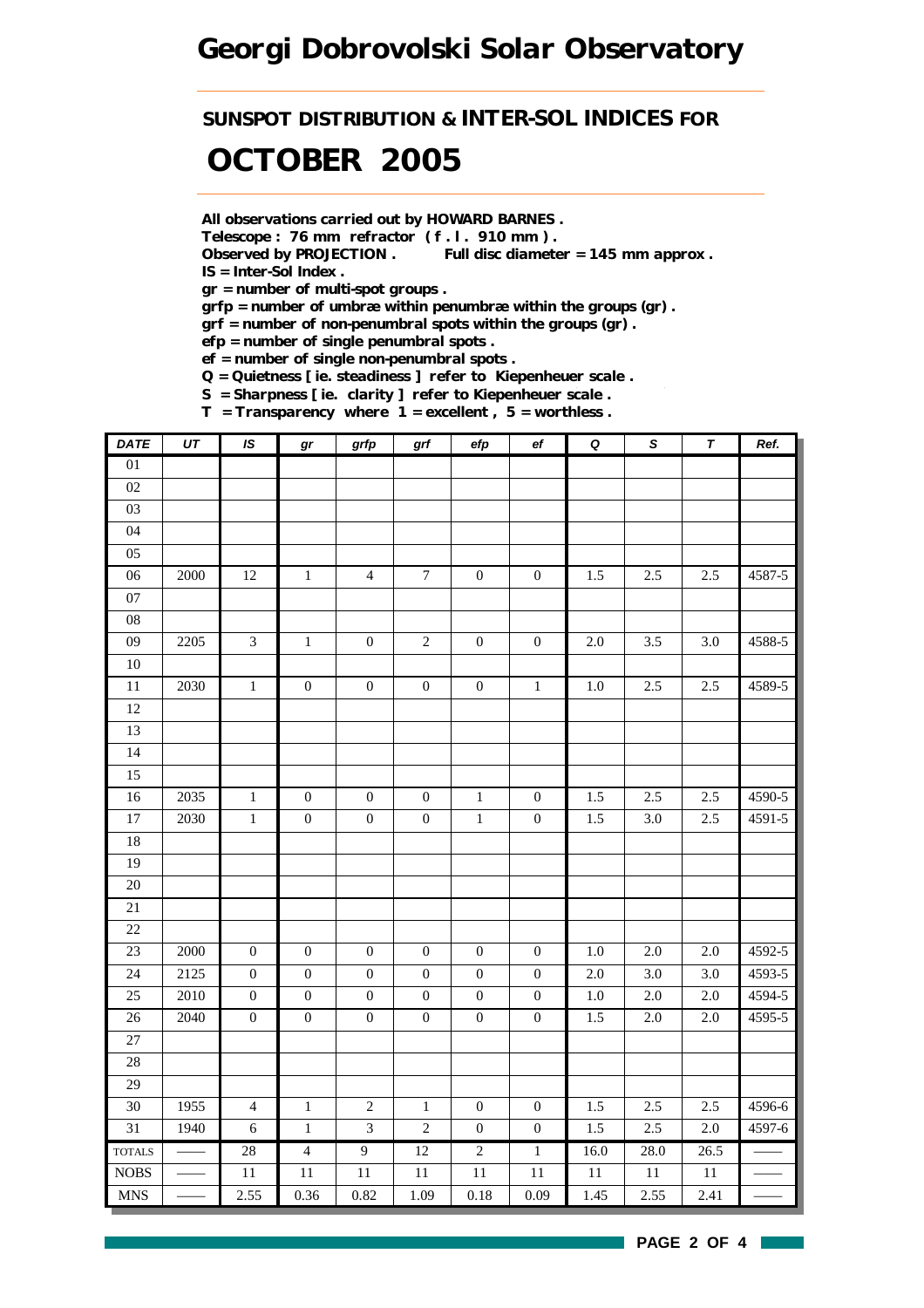### *SUNSPOT CENSUS BY CLASSIFICATION FOR*

# *OCTOBER 2005*

*All observations carried out by HOWARD BARNES . Telescope : 76 mm refractor ( f . l . 910 mm ) . Observed by PROJECTION . Full disc diameter = 145 mm approx . IF 2 OR MORE REGIONS ARE OF THE SAME CLASSIFICATION , THEN SUNSPOT COUNTS ARE SEPARATED BY SOLIDI ( / ) .*

| DATE          | UT   | $\pmb{C}$<br>A<br>В |                  |                  |                  |                  |                  |                  | D<br>E                                  |                  |                  | F                |                                    | G                |                  | H                |                  | J                |                  |
|---------------|------|---------------------|------------------|------------------|------------------|------------------|------------------|------------------|-----------------------------------------|------------------|------------------|------------------|------------------------------------|------------------|------------------|------------------|------------------|------------------|------------------|
|               |      | g                   | $\boldsymbol{f}$ | g                | $\mathbf f$      | $\boldsymbol{g}$ | $\mathbf f$      | $\bm{g}$         | f                                       | $\boldsymbol{g}$ | f                | $\boldsymbol{g}$ | $\pmb{f}$                          | g                | $\mathbf{f}$     | g                | $\pmb{f}$        | g                | $\boldsymbol{f}$ |
| 01            |      |                     |                  |                  |                  |                  |                  |                  |                                         |                  |                  |                  |                                    |                  |                  |                  |                  |                  |                  |
| 02            |      |                     |                  |                  |                  |                  |                  |                  |                                         |                  |                  |                  |                                    |                  |                  |                  |                  |                  |                  |
| 03            |      |                     |                  |                  |                  |                  |                  |                  |                                         |                  |                  |                  |                                    |                  |                  |                  |                  |                  |                  |
| 04            |      |                     |                  |                  |                  |                  |                  |                  |                                         |                  |                  |                  |                                    |                  |                  |                  |                  |                  |                  |
| 05            |      |                     |                  |                  |                  |                  |                  |                  |                                         |                  |                  |                  |                                    |                  |                  |                  |                  |                  |                  |
| 06            | 2000 | $\boldsymbol{0}$    | $\boldsymbol{0}$ | $\mathbf{0}$     | $\mathbf{0}$     | $\boldsymbol{0}$ | $\boldsymbol{0}$ | $\mathbf{1}$     | 11                                      | $\mathbf{0}$     | $\mathbf{0}$     | $\boldsymbol{0}$ | $\boldsymbol{0}$                   | $\boldsymbol{0}$ | $\boldsymbol{0}$ | $\boldsymbol{0}$ | $\boldsymbol{0}$ | $\mathbf{0}$     | $\boldsymbol{0}$ |
| 07            |      |                     |                  |                  |                  |                  |                  |                  |                                         |                  |                  |                  |                                    |                  |                  |                  |                  |                  |                  |
| 08            |      |                     |                  |                  |                  |                  |                  |                  |                                         |                  |                  |                  |                                    |                  |                  |                  |                  |                  |                  |
| 09            | 2205 | $\mathbf{0}$        | $\boldsymbol{0}$ | 1                | $\overline{c}$   | $\mathbf{0}$     | $\boldsymbol{0}$ | $\boldsymbol{0}$ | $\boldsymbol{0}$                        | $\overline{0}$   | $\boldsymbol{0}$ | $\boldsymbol{0}$ | $\boldsymbol{0}$                   | $\mathbf{0}$     | $\boldsymbol{0}$ | $\boldsymbol{0}$ | $\boldsymbol{0}$ | $\boldsymbol{0}$ | $\boldsymbol{0}$ |
| 10            |      |                     |                  |                  |                  |                  |                  |                  |                                         |                  |                  |                  |                                    |                  |                  |                  |                  |                  |                  |
| 11            | 2030 | $\mathbf{1}$        | 1                | $\mathbf{0}$     | $\boldsymbol{0}$ | $\boldsymbol{0}$ | $\boldsymbol{0}$ | $\boldsymbol{0}$ | $\boldsymbol{0}$                        | $\overline{0}$   | $\boldsymbol{0}$ | $\boldsymbol{0}$ | $\boldsymbol{0}$                   | $\mathbf{0}$     | $\boldsymbol{0}$ | $\boldsymbol{0}$ | $\boldsymbol{0}$ | $\boldsymbol{0}$ | $\boldsymbol{0}$ |
| 12            |      |                     |                  |                  |                  |                  |                  |                  |                                         |                  |                  |                  |                                    |                  |                  |                  |                  |                  |                  |
| 13            |      |                     |                  |                  |                  |                  |                  |                  |                                         |                  |                  |                  |                                    |                  |                  |                  |                  |                  |                  |
| 14            |      |                     |                  |                  |                  |                  |                  |                  |                                         |                  |                  |                  |                                    |                  |                  |                  |                  |                  |                  |
| 15            |      |                     |                  |                  |                  |                  |                  |                  |                                         |                  |                  |                  |                                    |                  |                  |                  |                  |                  |                  |
| 16            | 2035 | $\overline{0}$      | $\boldsymbol{0}$ | $\boldsymbol{0}$ | $\boldsymbol{0}$ | $\boldsymbol{0}$ | $\boldsymbol{0}$ | $\boldsymbol{0}$ | $\boldsymbol{0}$                        | $\mathbf{0}$     | $\boldsymbol{0}$ | $\boldsymbol{0}$ | $\boldsymbol{0}$                   | $\boldsymbol{0}$ | $\boldsymbol{0}$ | $\boldsymbol{0}$ | $\boldsymbol{0}$ | $\mathbf{1}$     | $\mathbf{1}$     |
| 17            | 2030 | $\boldsymbol{0}$    | $\boldsymbol{0}$ | $\boldsymbol{0}$ | $\mathbf{0}$     | $\mathbf{0}$     | $\boldsymbol{0}$ | $\boldsymbol{0}$ | $\boldsymbol{0}$                        | $\mathbf{0}$     | $\boldsymbol{0}$ | $\boldsymbol{0}$ | $\boldsymbol{0}$                   | $\boldsymbol{0}$ | $\boldsymbol{0}$ | $\boldsymbol{0}$ | $\boldsymbol{0}$ | $\mathbf{1}$     | $\mathbf{1}$     |
| 18            |      |                     |                  |                  |                  |                  |                  |                  |                                         |                  |                  |                  |                                    |                  |                  |                  |                  |                  |                  |
| 19            |      |                     |                  |                  |                  |                  |                  |                  |                                         |                  |                  |                  |                                    |                  |                  |                  |                  |                  |                  |
| 20            |      |                     |                  |                  |                  |                  |                  |                  |                                         |                  |                  |                  |                                    |                  |                  |                  |                  |                  |                  |
| 21            |      |                     |                  |                  |                  |                  |                  |                  |                                         |                  |                  |                  |                                    |                  |                  |                  |                  |                  |                  |
| 22            |      |                     |                  |                  |                  |                  |                  |                  |                                         |                  |                  |                  |                                    |                  |                  |                  |                  |                  |                  |
| 23            | 2000 | $\boldsymbol{0}$    | $\boldsymbol{0}$ | $\mathbf{0}$     | $\boldsymbol{0}$ | $\mathbf{0}$     | $\boldsymbol{0}$ | $\boldsymbol{0}$ | $\boldsymbol{0}$                        | $\mathbf{0}$     | $\boldsymbol{0}$ | $\mathbf{0}$     | $\boldsymbol{0}$                   | $\mathbf{0}$     | $\boldsymbol{0}$ | $\boldsymbol{0}$ | $\boldsymbol{0}$ | $\boldsymbol{0}$ | $\boldsymbol{0}$ |
| 24            | 2125 | $\mathbf{0}$        | $\boldsymbol{0}$ | $\mathbf{0}$     | $\mathbf{0}$     | $\boldsymbol{0}$ | $\boldsymbol{0}$ | $\boldsymbol{0}$ | $\boldsymbol{0}$                        | $\boldsymbol{0}$ | $\boldsymbol{0}$ | $\boldsymbol{0}$ | $\boldsymbol{0}$                   | $\mathbf{0}$     | $\boldsymbol{0}$ | $\boldsymbol{0}$ | $\boldsymbol{0}$ | $\boldsymbol{0}$ | $\boldsymbol{0}$ |
| 25            | 2010 | $\boldsymbol{0}$    | $\boldsymbol{0}$ | $\boldsymbol{0}$ | $\mathbf{0}$     | $\mathbf{0}$     | $\boldsymbol{0}$ | $\boldsymbol{0}$ | $\boldsymbol{0}$                        | $\mathbf{0}$     | $\boldsymbol{0}$ | $\mathbf{0}$     | $\boldsymbol{0}$                   | $\boldsymbol{0}$ | $\boldsymbol{0}$ | $\boldsymbol{0}$ | $\boldsymbol{0}$ | $\boldsymbol{0}$ | $\boldsymbol{0}$ |
| 26            | 2040 | $\boldsymbol{0}$    | $\boldsymbol{0}$ | $\boldsymbol{0}$ | $\mathbf{0}$     | $\boldsymbol{0}$ | $\boldsymbol{0}$ | $\boldsymbol{0}$ | $\boldsymbol{0}$                        | $\boldsymbol{0}$ | $\mathbf{0}$     | $\boldsymbol{0}$ | $\boldsymbol{0}$                   | $\boldsymbol{0}$ | $\boldsymbol{0}$ | $\boldsymbol{0}$ | $\boldsymbol{0}$ | $\mathbf{0}$     | $\boldsymbol{0}$ |
| $27\,$        |      |                     |                  |                  |                  |                  |                  |                  |                                         |                  |                  |                  |                                    |                  |                  |                  |                  |                  |                  |
| 28            |      |                     |                  |                  |                  |                  |                  |                  |                                         |                  |                  |                  |                                    |                  |                  |                  |                  |                  |                  |
| 29            |      |                     |                  |                  |                  |                  |                  |                  |                                         |                  |                  |                  |                                    |                  |                  |                  |                  |                  |                  |
| 30            | 1955 | $\mathbf{0}$        | $\boldsymbol{0}$ | $\boldsymbol{0}$ | $\boldsymbol{0}$ | $\boldsymbol{0}$ | $\boldsymbol{0}$ | $\mathbf{1}$     | 3                                       | $\mathbf{0}$     | $\boldsymbol{0}$ | $\boldsymbol{0}$ | $\boldsymbol{0}$                   | $\boldsymbol{0}$ | $\boldsymbol{0}$ | $\boldsymbol{0}$ | $\boldsymbol{0}$ | $\boldsymbol{0}$ | $\boldsymbol{0}$ |
| 31            | 1940 | $\boldsymbol{0}$    | $\overline{0}$   | $\boldsymbol{0}$ | $\mathbf{0}$     | $\boldsymbol{0}$ | $\boldsymbol{0}$ | $\boldsymbol{0}$ | $\boldsymbol{0}$                        | $\mathbf{1}$     | $\sqrt{5}$       | $\boldsymbol{0}$ | $\boldsymbol{0}$                   | $\boldsymbol{0}$ | $\mathbf{0}$     | $\boldsymbol{0}$ | $\boldsymbol{0}$ | $\boldsymbol{0}$ | $\boldsymbol{0}$ |
| <b>TOTALS</b> |      | 1                   | $\mathbf{1}$     |                  | $\sqrt{2}$       | $\boldsymbol{0}$ | $\boldsymbol{0}$ | $\,2$            | $14\,$                                  | $1\,$            | $\sqrt{5}$       | $\boldsymbol{0}$ | $\boldsymbol{0}$                   | $\boldsymbol{0}$ | $\boldsymbol{0}$ | $\boldsymbol{0}$ | $\boldsymbol{0}$ | $\overline{2}$   | $\sqrt{2}$       |
|               |      |                     |                  |                  |                  |                  |                  |                  | REGIONAL PERCENTAGES                    |                  |                  |                  |                                    |                  |                  |                  |                  |                  |                  |
| $\mathbf A$   |      |                     | $\, {\bf B}$     |                  | $\mathsf C$      |                  | ${\bf D}$        |                  | ${\bf E}$                               |                  | ${\bf F}$        | ${\bf G}$        | $\, {\rm H}$                       |                  |                  | $\bf J$          |                  |                  | $\Sigma$ g       |
| 14.3          |      |                     | 14.3             |                  | $0.0\,$          |                  | 28.6             |                  | 14.3                                    |                  | $0.0\,$          | $0.0\,$          | $0.0\,$                            |                  |                  | 28.6             |                  |                  | $\boldsymbol{7}$ |
|               |      |                     |                  |                  | $NOBS = 11$      |                  |                  |                  | $\overline{p}/g$ mean = 1.2857          |                  |                  |                  | $f/g$ mean = 3.4286                |                  |                  |                  |                  |                  |                  |
|               |      |                     |                  |                  |                  |                  |                  |                  |                                         |                  |                  |                  |                                    |                  |                  |                  |                  |                  |                  |
|               |      |                     |                  |                  |                  |                  |                  |                  | $\frac{1}{p}$ / g mean = 1.2857         |                  |                  |                  | $\frac{1}{\sqrt{5}}$ mean = 3.4286 |                  |                  |                  |                  |                  |                  |
|               |      |                     |                  |                  |                  |                  |                  |                  | GROUP COMPLEXITY INDEX $(GCI) = 4.7143$ |                  |                  |                  |                                    |                  |                  |                  |                  |                  |                  |